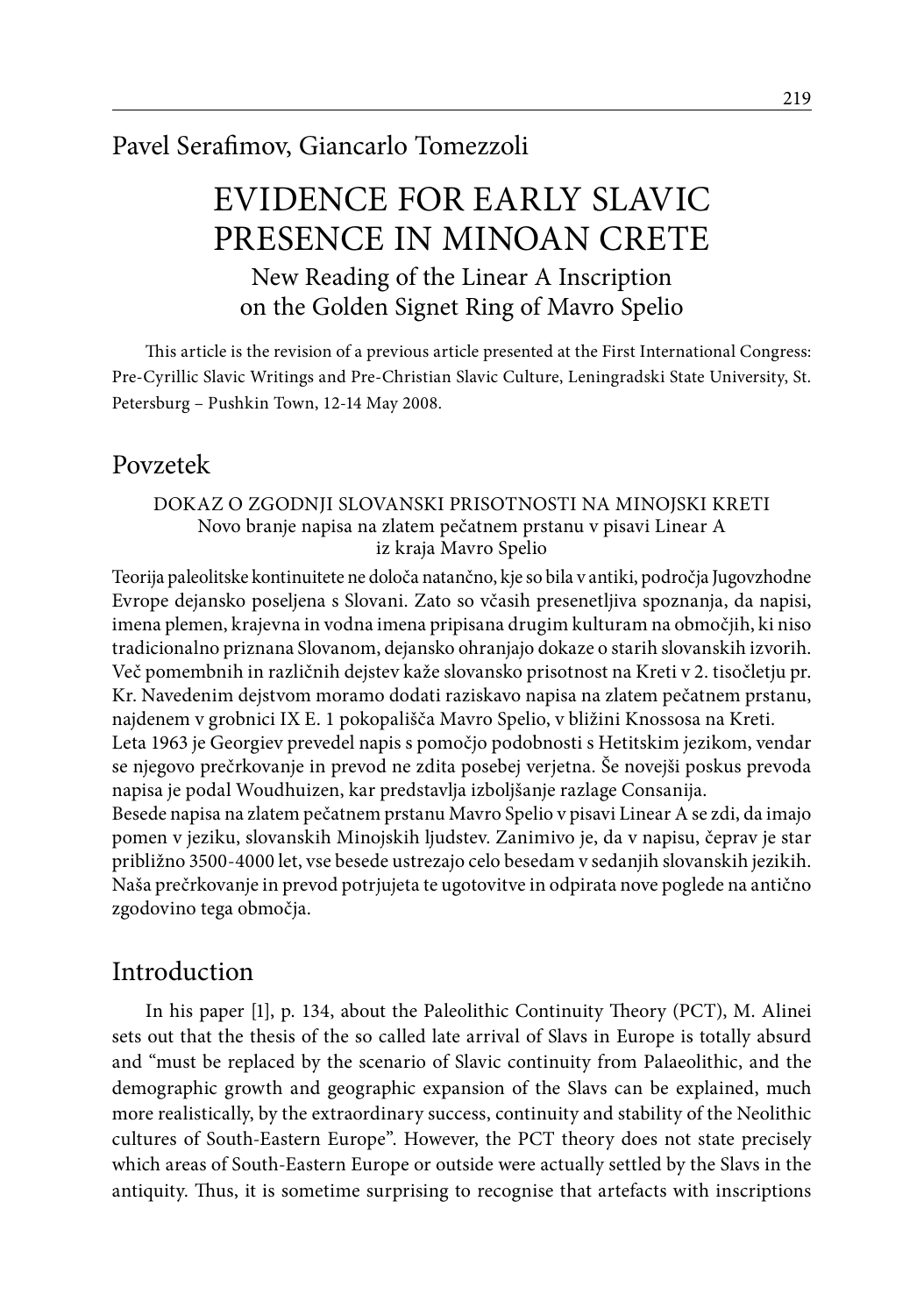attributed to other cultures [2-5], European tribe names [6], toponyms and hydronyms [6-7] in areas not traditionally admitted as settled by Slavs actually preserve evidences of their ancient Slavic origin. In this paper we intend to deal with facts supporting a Slavic presence in the ancient Minoan Crete.

# Facts supporting a Slavic presence in the ancient Crete

Several relevant and different facts indicate a Slavic presence in Crete in the 2nd millennium BC.

- a) The amazing resemblance of the Cretan writings: Hieroglyphic and Linear A, B with the older Vinča, Gradeshnitsa, Karanovo culture writings. According to Georgiev [8], pp. 157-158, these last three represent Thracian-Pelasgian cultures. The identity between Thracian and Slavs is admitted by Simokates, cited by Tsenov [9], p. 14, according to whom, Slavs and Thracians are two names of one and the same people, used in different times. Moreover, Thracians, Pelasgians and Illyrians, according to Duruy [10], pp. 23-24, were three branches of one and the same ethnos.
- b) The well archaeologically attested arrival in Crete of peoples from the Balkans (Thrace, Scythia, Illyria) in the  $3<sup>rd</sup>$  and  $2<sup>nd</sup>$  millennium BC, Hrozny [11], p. 220. Hrozny connects the spread of the so called band pottery with Thracian migrations.
- c) The Slavic interpretation of the contents of the Cretan Linear A inscribed tablets made by Kozel'skij [12].
- d) The presence of Thracian personal names in Linear A inscriptions attested by Porozhanov citing Soesbergen [13], p. 18.
- e) The, in our opinion, Slavic ethnonym/anthroponym **Rusa**, on the Linear A tablet HT 96 – reading by Georgiev [14], p. 40, meaning: family, and related to the Slavic ethnonyms **Rut**eni/**Rus**ini/**Russ**ians and to the Bulgarian anthroponyms **Rod**, **Rod**oslav, all derived from Gen. Sl. verb RODITI – to give birth, having variant ДA **PУД**Я in dial. Bulgarian (Plovdiv region).
- f) The, in our opinion, Slavic ethnonyms/anthropnyms: **Enetijo, Rusi** on Linear B tablets in the times of the Mycenaean supremacy – reading by Chadwick [15], p. 543, and later, 3rd –2nd century BC, the Slavic ethnonym **Eneti** in the Epioi inscription, reading by Serafimov [7], pp. 199-206.
- g) The name of the Cretan capital Knossos (KO-NO-SO in Linear B writing) having no meaning in Greek, but corresponding well to the Thracian word **knisa** – eroded place*,* attested also in the Bulgarian toponym Kнишава according to Duridanov [16], p. 56. Strabo [17], X 4-8, testifies that the city was cut in two by the river Caeratus as can be seen also today by visiting the site of the Knossos palace. The root in Knossos is KAN which can be found in the Sanskrit word KANI – mine*,* and Old Ch. Sl. KAHABЪ – ditch, excavated place. The hydronim Caeratus is, in our opinion, linked to the similar ancient Thracian toponym Kurpisos that was an ancient settlement in the vicinity of Chirpan, Bulgaria. According to Duridanov [16], p. 40, the root is KURP – to dig, related to the Old Ch. Sl. КЪРПАТИ: to dig, Russ. KOPПАTЪ: to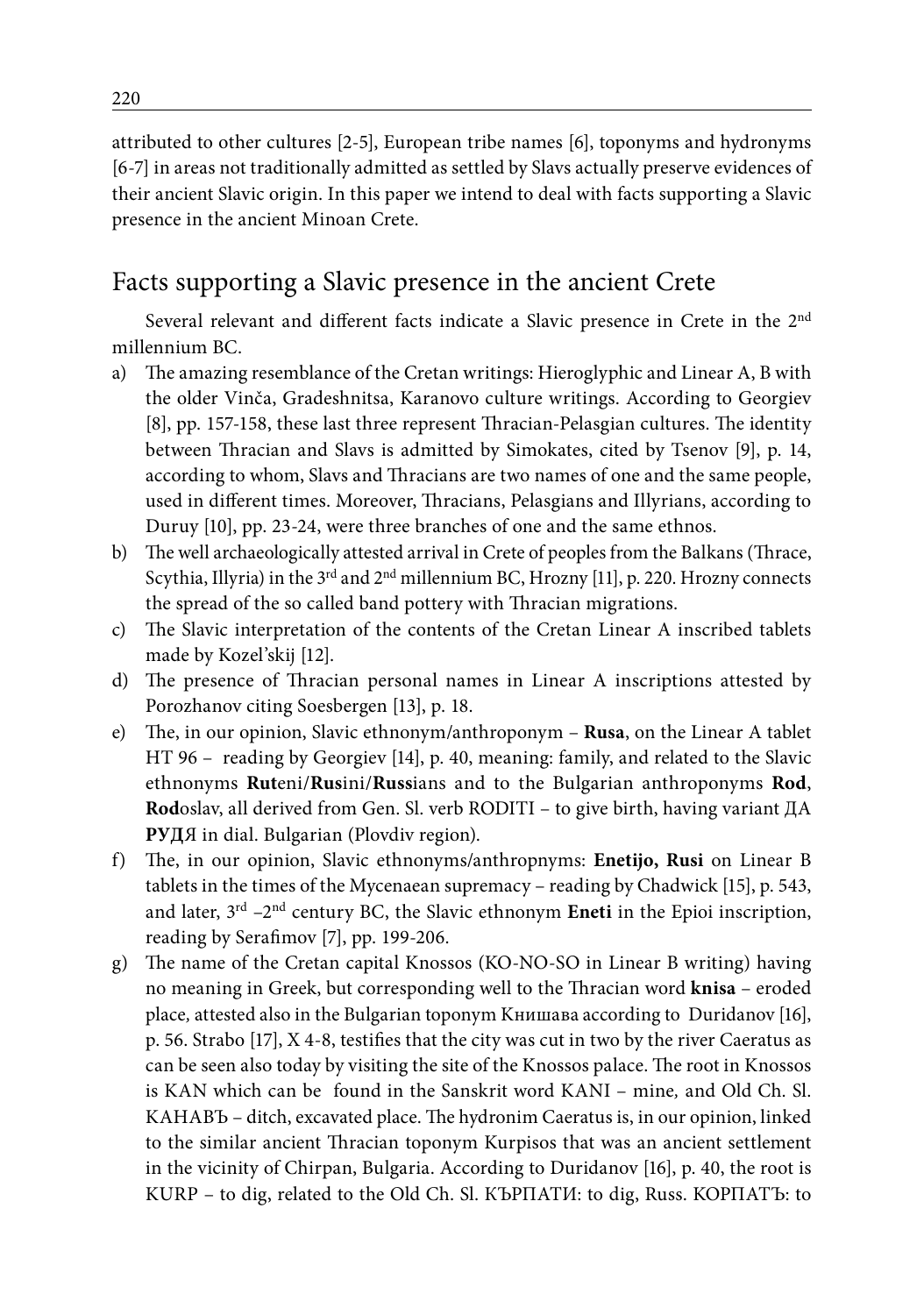dig, Ukrainian KOPПАТИ – to dig*,* Lith. KUPTI: to dig. Toponyms having a similar root are the Bulgarian KЬPПEЦ and the Croat KRPEC [16], p. 40.

- h) The Minoan royal symbol the double axe widely used by the Thracians. Its most ancient name DAPURO [18], corresponding to the generally Slavic word TOПOP – axe.
- i) A strong argument for the connection of proto-Slavs with Crete is the recent genetic research showing that the Slavic Macedonians are genetically closer to the Cretans than the Greeks are [19]. That is a clear and undisputable indication for the past presence of proto-Slavic people on Crete. Another recent genetic study [20] shows an appreciable presence of the haplogroup R1a1 in the eastern regions of Crete, especially on the Lasithi Plateau. It indicates one of the earliest genetic strata on Crete and a very close genetic relationship between the R1a1 chromosomes from the Lasithi Plateau and those from the Balkans. This genetic marker is widespread among the Slavs [21]. Some theories place the origin of R1a1 in Eastern Europe [22], which according to Alinei has been populated with Slavs since the Palaeolithic times [23].

The situation on Crete is thus in some way similar to the relation between the Indo-Aryan and Slavic populations, where the haplogroup R1a1 has been found at high frequencies in both of them, which points to a common genetic origin of a large percentage of Slavic and Indic language speakers. The Indic languages, Vedic Sanskrit in particular, and Slavic languages, show evidence of remarkable similarities as well [24-28].

### The inscription on the signet of Mavro Spelio

To the above facts, we have to add the discovery of the inscribed golden signet ring found in the chamber tomb IX E. 1 of Mavro Spelio cemetery, near Knossos (Crete), described by Evans [29], p. 24, Plate XXX, V-14, which, in the time of Evans, was shown in the Museum of Heraklyon. In our opinion, Mavro Spelio reminds the Slavic "Mavrova špilja" – *Mavro's cave*.

Fig. 1 shows the layout of the inscribed signet ring. Evans [29], p. 24, classified the object as "Gold Signet-Ring", but this appears to us merely a formal definition. In fact, the characters of the inscription are too small (approx. 2,5 – 3 mm) for being imprinted on clay and representing a recognizable sign of property. Also the inscription is too long, a single name and a title would be enough for expressing possession of goods property. Examples of this are the personal names on Linear A seals: **Mirelo** (Cr. IV 1a), **Relo** (Cr. IV 11b), **Danka** (Cr. III 2), [29], Plate XIV, and in the Linear B inscription: **oduruwijo wanakatero** – to Odyr, the king*,* [30], p. 210, on an amphora.

The reading direction of the inscription, along the spiral from the outside to the inside of the signet, is suggested by the orientation of the 3<sup>rd</sup>, 11<sup>th</sup>, 13<sup>th</sup> 16<sup>th</sup> and 19<sup>th</sup> characters in said direction. The  $3^{\text{rd}}, 4^{\text{th}}, 7^{\text{th}}, 8^{\text{th}}$  and the 16<sup>th</sup> character said direction, are unknown in Linear B but known in Linear A, so the inscription conforms to the Linear A writing. In addition, the signet itself is described by Evans [29] together with the other artefacts of the Minoan stratum.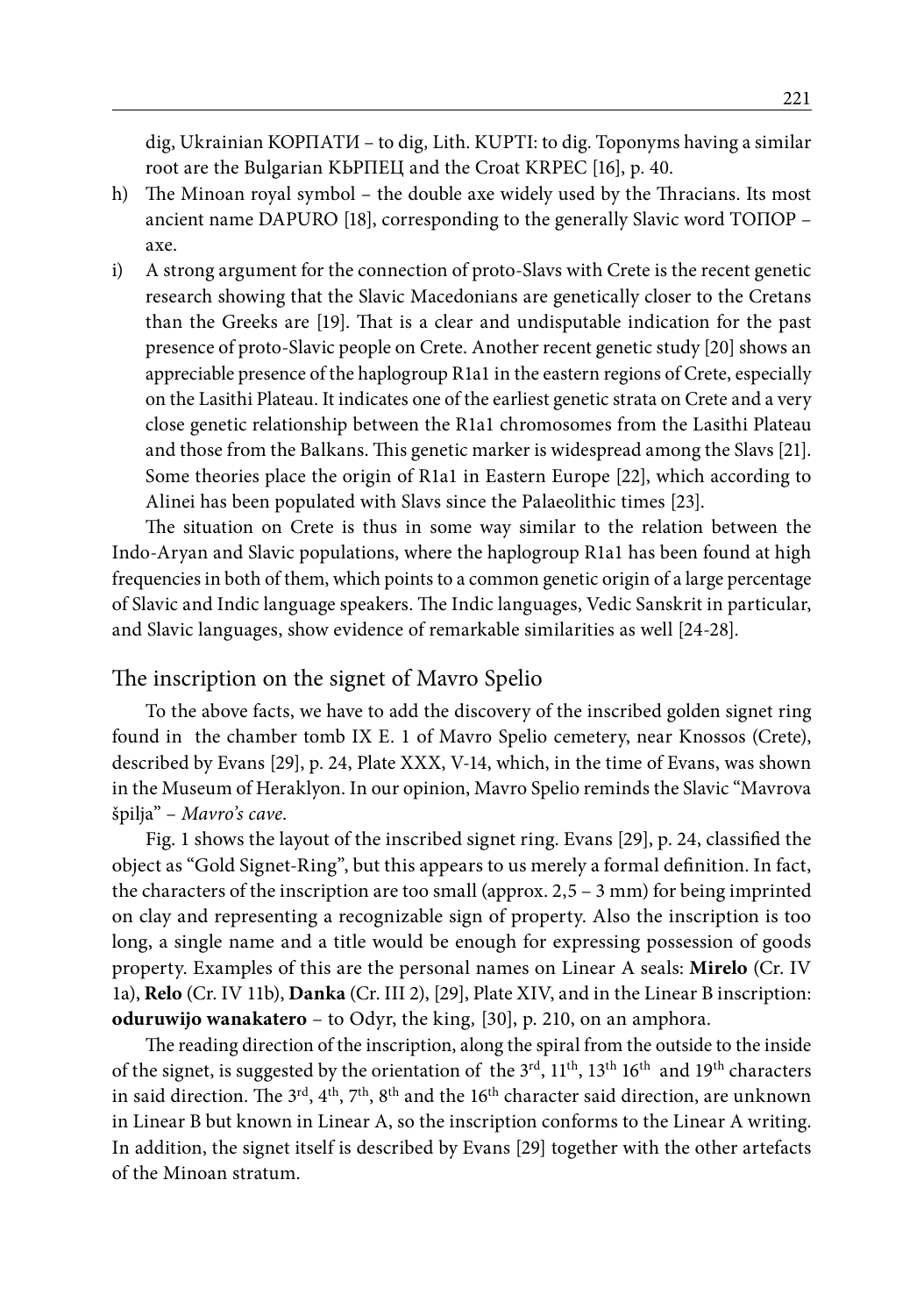

*Fig. 1: inscription on the Golden signet of Mavro Spelio*

# *Parsing and Interpretation*

### *Georgijev*

In 1963 Georgiev [14], p. 95, translated the inscription on the signet by the help of similarities with the Hittite language. His transcription is:

# **A-RE-NE-Ï-DI-PE2-PI-KE-PA-JA-TA-RA-NO-TE-PU-A-A-JA-KU**

in continuous text:

# **ARENEÏDIPE2PIKEPAJATA RANOTEPUAAJAKU**

which he subdivided in words as:

# **Are neï (n) di pe ke: paj atala(n) no(n) tepu, aa ja-ku**

translated into Hittite as:

# **Iyarri neyanti ape pihhi: pai attalan nun tepu, aha iya-ku!**

giving for it the following Latin translation:

**Iarri regenti ea (sive id) do: da paternam salutem paulum, age (?) fac quidem!** which can be translated in English as:

**Iarri, rule in this way, giving, give to the fathers a little greeting, do it sure!**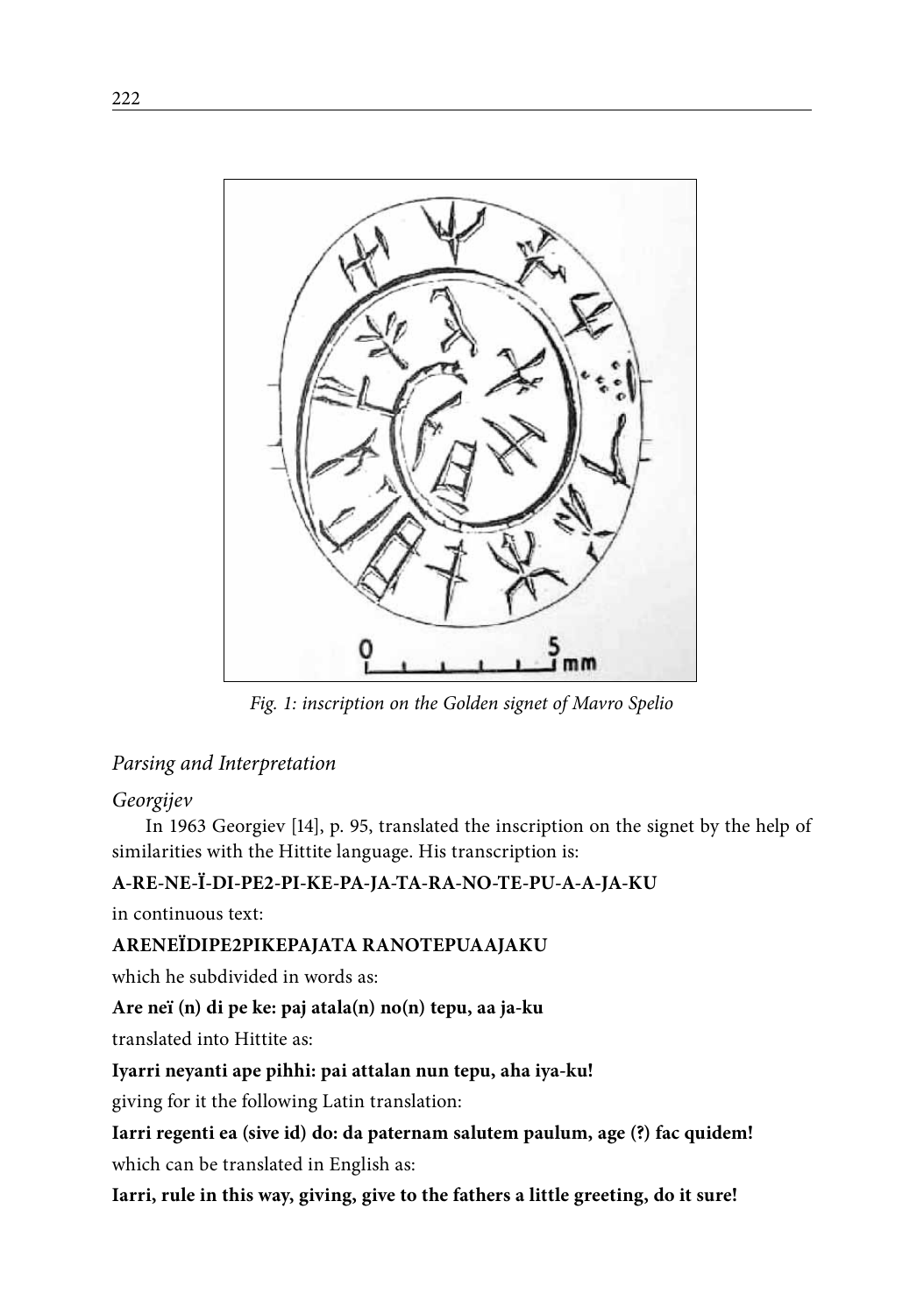According to Georgiev [14], p. 95:

**ARE** – is Hittite word Iyarri, Dat.-Loc. of Iyarri-s – god of war, bow's master*.*

**NEÏDI** – to be read **neï** (**n**) **di**, corresponds to the Hittite **neyanti** – Dat. sing. of **neyant – nai, ne** – to lead.

**PE2** – Hittite **ape** – Nom. acc. of **apas** – to breathe out**.**

**PIKE** – to be read **pihhe**(**y**) – corresponds to Hittite verb **pihi, pai** – to give.

**PAJ** – Hittite **pai** – give! Imp. sing.

**ATARA** – to be read **atala**(**n**) – corresponds to Hittite **attalan** Acc. sing. of attala-s – paternal.

**NO –** to be read **no**(**n**) – corresponds to Hittite nun – greet.

**TEPU** – corresponds to Hittite **tepu-s** – small.

**AA** – corresponds to Hittite aha – evocation at ritual.

**JA** – corresponds to Hittite iya – do, make.

**KU** – corresponds to the Hittite emphasizing particle.

However, the Georgiev's [14], p. 95, transcription and translation appear not very probable. In fact, he applies phonetic values to some characters other than those generally accepted [31], Fig. 5. When he worked on the inscription, some Linear A characters were still not deciphered or their phonetic values not generally accepted. In 1963 Georgiev's [14] had no access to the valuable information in the second edition of Chadwick [15] and to that of Packard [31], which appeared respectively in 1973 and 1974.

He established the phonetic values of the Linear A characters on the basis of the similarities with characters from Linear B. In Table I, we offer a comparison of the characters from Mavro Spelio inscription with their counterparts of Linear B.

**Table 1**: Comparative table of the characters from Mavro Spelio inscription and their counterparts from Linear B, line 1 Mavro Spelio characters, line 2 Linear B characters [31], Fig. 7, line 3 phonetic values of Linear B characters:



However, the  $3^{rd}$ ,  $4^{th}$ ,  $7^{th}$ ,  $8^{th}$  and  $16^{th}$  characters belong to Linear A and their syllabic values were unknown to Georgiev [14]. Moreover, Georgiev [14] had only nine characters with accepted syllabic values:  $1<sup>st</sup> = A$ ,  $2<sup>nd</sup> = RE$ ,  $8<sup>th</sup> = KE$ ,  $10<sup>th</sup> = JA$ ,  $11<sup>th</sup> = TA$ ,  $14<sup>th</sup> = TE$ ,  $17<sup>th</sup>$ *=* A, 18th *=* JA, 19th *=* KU, of nineteen. That makes his transcription and the consequent translation, although well supported by similarities with the Hittite, improbable. Georgiev [14], p. 95, assumed for the remaining characters:  $3<sup>rd</sup>$  = NE (in fact U),  $4<sup>th</sup>$  = I (in fact SI),  $5<sup>th</sup> = DI$  (in fact TA),  $6<sup>th</sup> = PE2$  (in fact RA),  $7<sup>th</sup> = PI$  (in fact KE),  $9<sup>th</sup> = PA$  (in fact DE),  $12<sup>th</sup> = RA$  (in fact PO),  $13<sup>th</sup> = NO$  (in fact SI),  $15<sup>th</sup> = PU$  (in fact NA),  $16<sup>th</sup> = A$  (in fact U).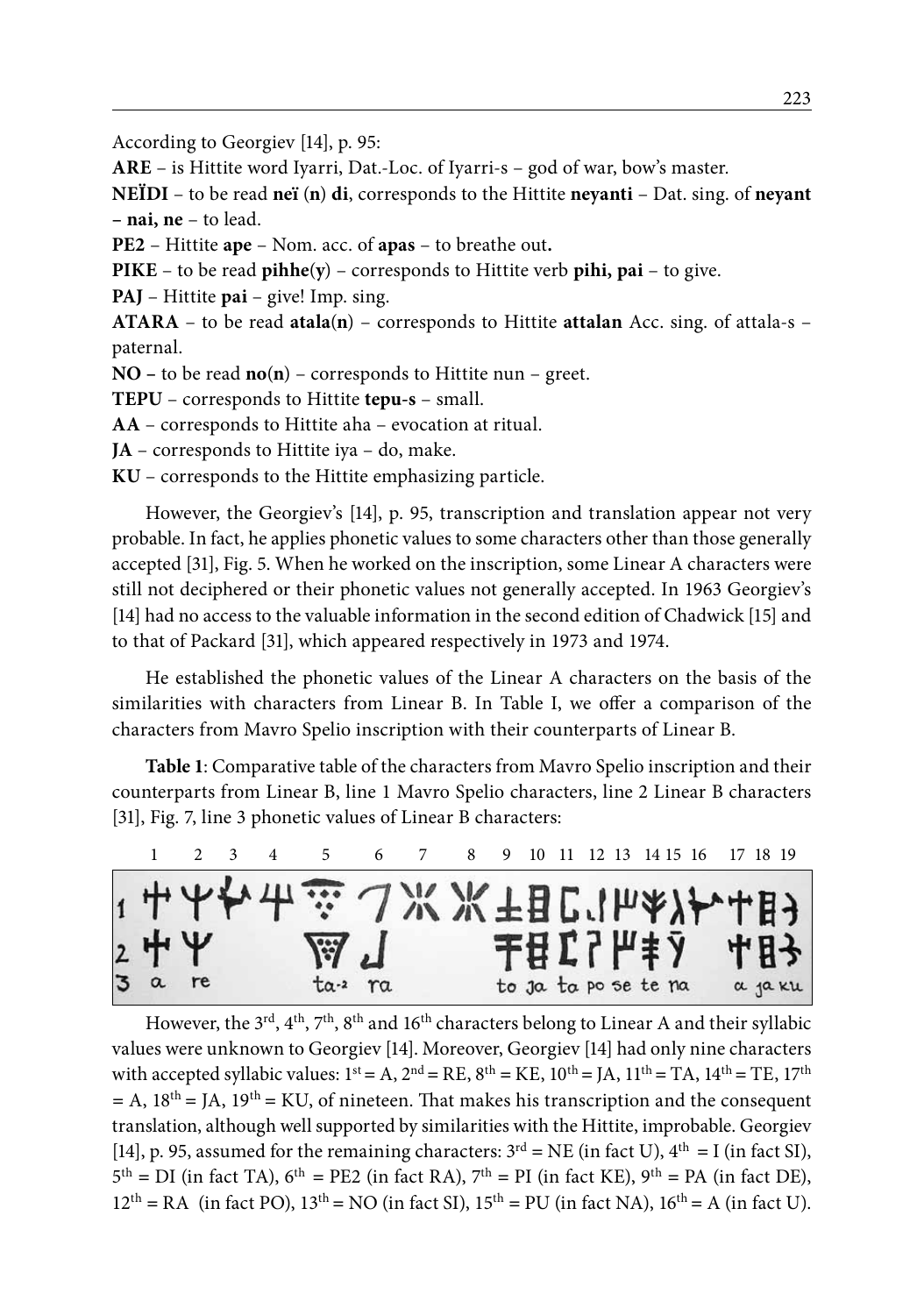In addition, Georgiev [14], p. 95 did not answer why should the hypothetical Hittites arrived in Crete adopted Linear A, without, at least partially, using the two writings: hieroglyphic and cuneiform, they had developed. Moreover, migrations to Crete of Hittite populations or a period of Hittite dominance on the island after the defeat of the Assuwian League by the Hittite King Tudhaliyas (1430-1400 BC), Woudhuizen [32], p. 138, are not well documented, whereas the arrival in Crete of the people from the Balkans (Thrace, Scythia, Illyria) in 3rd and 2nd millennium BC, as already said, is well archaeologically attested.

#### *Woudhuizen*

Another more recent attempt of translating the inscription on the signet ring is provided by Woudhuizen [32], pp. 58-63, which represents an improvement of the interpretation of Consani [33], p. 231. His transcription is:

#### **A-RE-NE-SI-DI-TĪ-PI-KE-PA-JA-TA-RA-NŰ-TE-E?-MU-A-JA-LU**

divided into words

#### **ARE NESIDITI PIKE PAJATA RANUTE E MUAAJALU**

which he translated in English as:

#### **For Nesides: Pikes-Phaistos, Arnutes I-Ajalu (** *=* **Malia)**

In this case, the signet is assumed to be a gift to Nesides ("likely a reflex of Hittite nāšili-Hittite" and "primus inter pares" [32], p. 61) of Knossos made by Pikes of Phaistos and Arnutes of Malia. However, also this transcription is questionable, because the author applies to some characters phonetic values other than those normally accepted [31], Fig. 5, and the interpretation, although well supported by Semitic, Luwian, Linear B, Cypro-Minoan, Lycian and Hittite similarities appears very questionable. In fact, for translating the inscription Woudhuizen [32], pp. 62, accepted that "the inscription starts in the lingua franca Semitic (a-re), but soon goes over to the language with which the scribe is more familiar, viz. Luwian (D sg. –tï, pronoun of the  $1<sup>st</sup>$  person sg. e? –mu)", i.e. the phenomenon of the code-mixing, Adams et al. [34], in Linear A. But this appears rather unusual and in contrast with the generally accepted linguistic principle that a writing is used for representing only one spoken language at the time.

#### *Authors*

In our opinion, the phonetic value of the characters is the following:

|  |  |  | 1 2 3 4 5 6 7 8 9 10 11 12 13 14 15 16 17 18 19     |  |  |  |  |  |  |
|--|--|--|-----------------------------------------------------|--|--|--|--|--|--|
|  |  |  | 中山峰小东北山日开下下,此水中和子                                   |  |  |  |  |  |  |
|  |  |  | A RE U SITA2RA KE KE TO JA TA PO SE TE NA U A JA KU |  |  |  |  |  |  |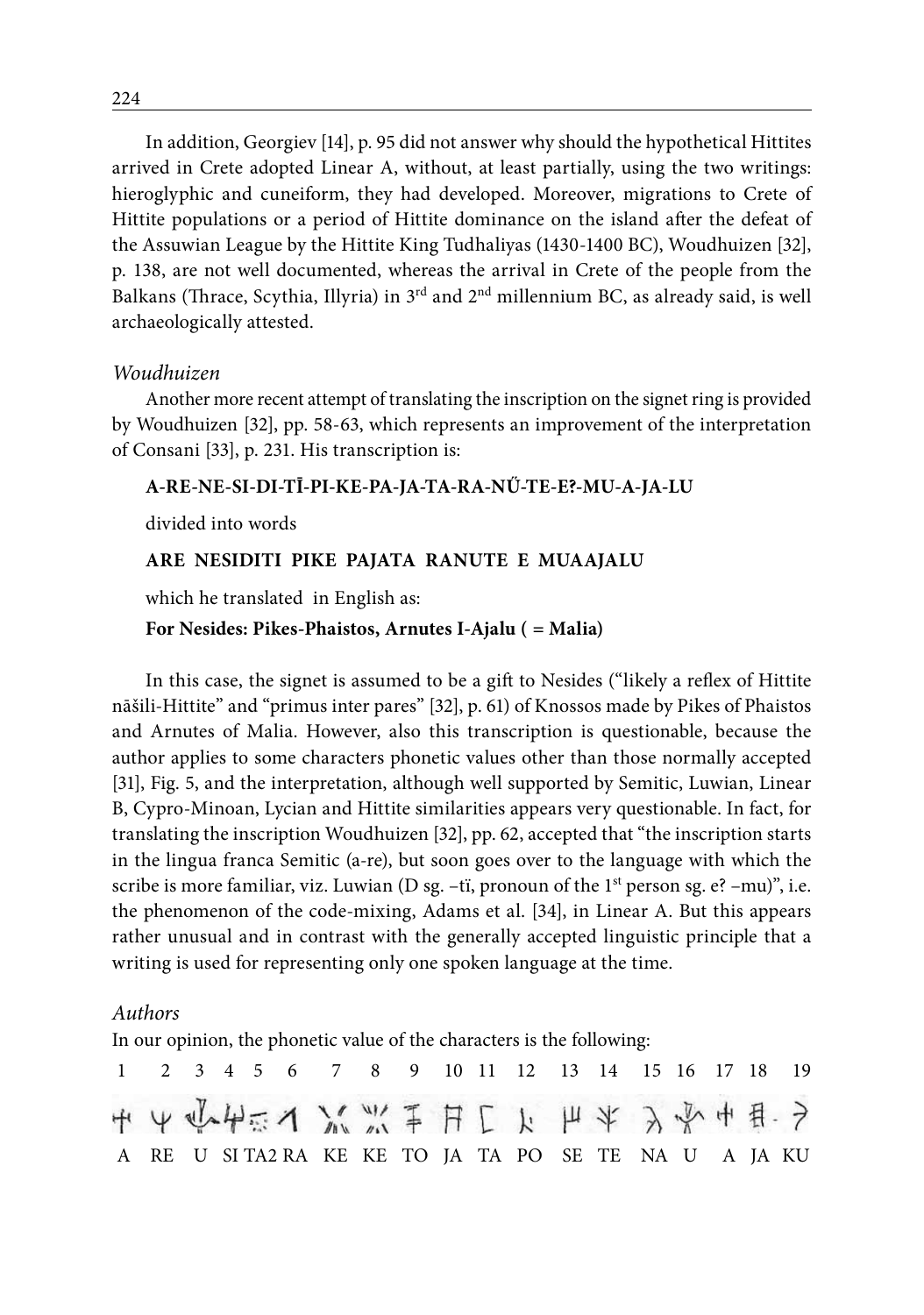The 1<sup>st</sup>, 2<sup>nd</sup>, 4<sup>th</sup>, 5<sup>th</sup>, 7<sup>th</sup> – 11<sup>th</sup>, 13<sup>th</sup> – 15<sup>th</sup>, 17<sup>th</sup> – 19<sup>th</sup> characters are set in agreement with [31] Fig. 5. The 3<sup>rd</sup>, 6<sup>th</sup>, 12<sup>th</sup>, 16<sup>th</sup> characters are not included in [31], Fig. 5. The 3<sup>rd</sup> and 16th characters according to [32] have phonetic value AU but we have chosen U because of the acrophony of the characters – bird, chicken with the Russian word UTKA – duck, meaning originally winged animal. The  $6<sup>th</sup>$ ,  $12<sup>th</sup>$  character have phonetic value respectively RA and PO [32]. The  $12<sup>th</sup>$  and  $15<sup>th</sup>$  characters are written upside down. The reason of this could be the unusual way to write along a spiral, that has confused the writer. But they could also represent a local variant of said characters. Note that, for example, the character DE has up to 17 variants [29], Table III.

Accordingly, our transcription of the inscription is:

#### **A-RE-U-SI-TA-RA-KE-KE-TO-JA-TA-PO-SE-TE-NA-U-A-JA-KU**

which can be subdivided in words as:

#### **Areu Sitarake Keto Jata Posetenau Ajaku**

and translated in English as:

To Arei, the chief, first son of the honourable Ajak.

Concerning the subdivision in words, we have to observe:

**AREU** – corresponds to the generally Slavic Dative of the personal name AREI, meaning: to Arei. This anthroponym is undoubtedly Thracian **[**13], p. 19. Arei is the older variant of the generally Slavic (gen. Sl.) name Jarei, having also variants as **Jar**a, **Jar**o, **Jari**lo, **Jaro**gnev**, Jaro**mir**, Jaro**slav, **Jaro**vit. All these names have the gen. Sl. common root **JAR/**OST – fury, rage.

**SITARAKE** – corresponds to the Thracian STARA – old and, of course, to the gen. Sl. STAR – old, here in the meaning of elder, chief, noble one. Note that the Old Church Slavonic (O. Ch. Sl.) word CTAPEЦЪ means chief, commander, however, the best phonetic match to **sitarake** is the Russian (Ru.) word **старик** – old, wise person.

**KETO** – corresponds to Thracian KENTH – child, Old Bulgarian (O. Blg) ČENDO – child, and also modern Bulgarian (Blg.) ČEDO – child. KENTH and ČENDO are nasalized, but Linear A KETO is not. Dropping of the nasals was quite normal for words derived from Linear A, Linear B, for example: KO-RI-TO *=* Korinthe **[**13], p. 20. In our opinion KETO – son, child is related to O. Ch. Sl. verbs na**četi** – to begin, and za**četi** – to conceive a child.

**JATA** – corresponds to gen. Sl. **JED**IN, **ED**IN, ODIN – one; here in the sense of: the first one. JATA corresponds also to Sanskrit (Sn.) ADI – first, initial.

**POSETENAU** corresponds to the O. Ch. Sl. ПОЧИТЪ – honour, ПОЧТЕНЪ – honourable one, as well as to the Sn. PUJITA – honoured.

**AJAKU** – corresponds to the Dative of the personal name AJAK. Note that AJAK(OS) was also the name of the grandfather of Achilles and according to Evans [29], p. 67 the name Achilles is a non-Greek one. The name AJAK corresponds to Blg., Ru., Slovenian (Slo.) adj. ЯK, ЯГKИЙ, JAK – strong.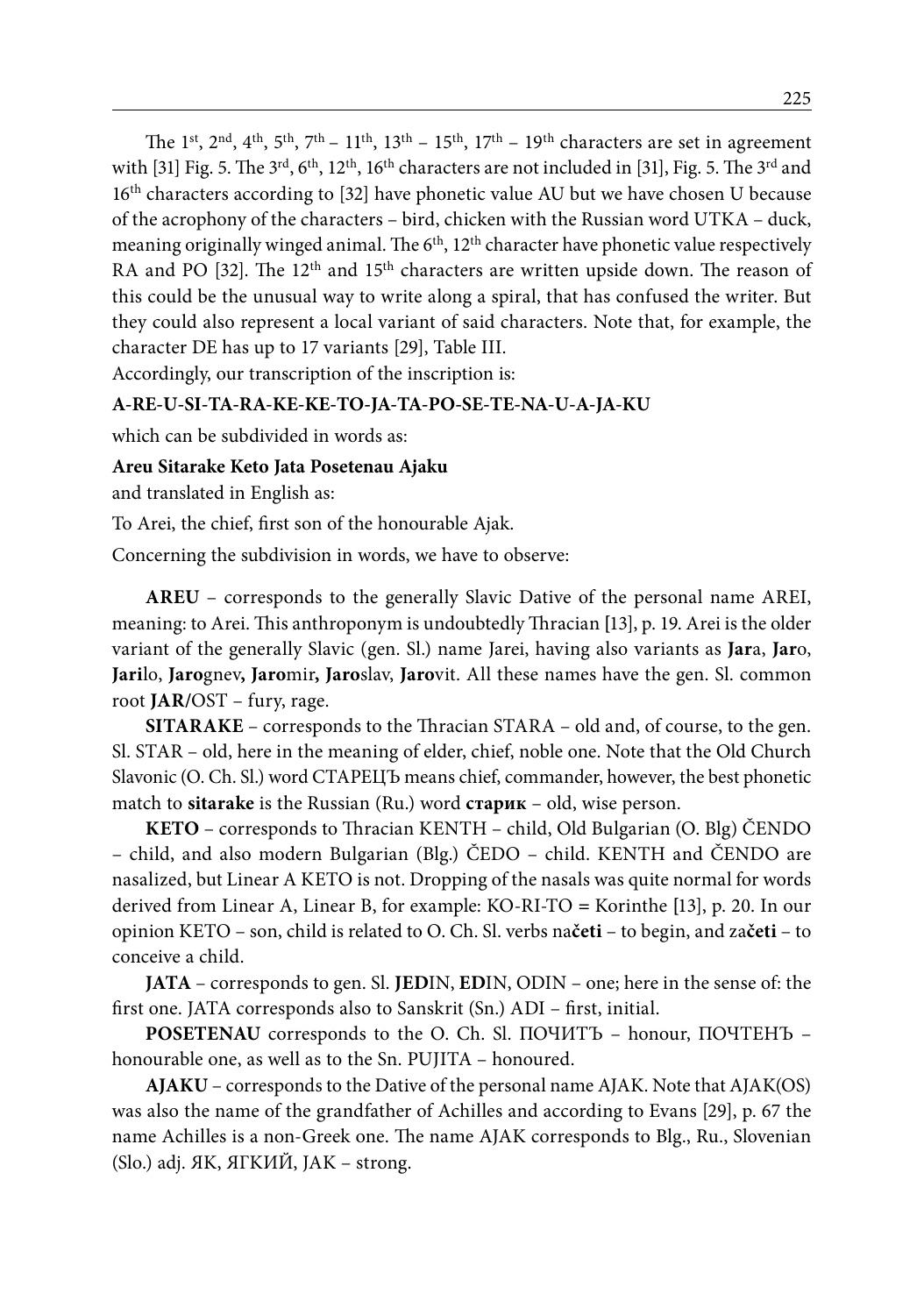### Discussion

Although all the words do have Slavic etymology the inscription cannot be defined as pure Slavic, as can be seen by comparing it with the corresponding expressions in Slo. and Ru., the most conservative languages in the Slavic family. In modern Slo., the expression would be:

#### **AREJU STARIJI PRVI SIN POŠTENEGA AJAKA**

Here the adj. PRVI – first, precedes the noun SIN – son, whereas in the Linear A inscription the noun KETO precedes the adj. JATA, the adj. POŠTENEGO – the honourable one, is in Genitive case, while the counterpart POSITENAU has ending U indicating the Dative case, AJAKA is in Genitive case, while the counterpart AJAKU has ending typical for Dative case in O. Ch. Sl.

In modern Ru. the expression would be:

#### **APEЮ CTAPИKУ OДHOЙ ( ПEPBЫ ) CЫH ПOЧTEHHOГO AЯKA**

Also here the adj. OДHOЙ (ПEPBЫ) precedes the noun CЫH, the adj. ПОЧТЕННOГО and the name АЯКА are in Genitive case with endings corresponding to those of O. Ch. Sl., while in the inscription the endings of POSETENA**U** and AJAK**U** are corresponding rather to the Dative of O. Ch. Sl.

These deviations can be explained as peculiarities of the Slavic Minoan language beneath the Linear A writing. However, Linear A was a syllabic writing and, although the phonetic value of the characters is in some way known, it is possible that in some circumstances their phonetic value changed. For example, KU was read as KA. Otherwise, the ending of the Genitive case in the Sl. Minoan was actually different from that of the contemporary Sl. languages because of the mixing of the Thracian / Slavs migrated to Crete with local populations which lead to language changes and grammatical alterations.

The signet inscription clarifies that the signet was a gift to Arei. But, specifically, we think that the signet was a special gift for the funerary ritual as in the Thracian tradition documented by the similar rings found in the Thracian burials of Ezerovo and Trebenište [8], p. 106.

# Conclusion

The Linear A words of the inscription on the signet of Mavro Spelio have meaning in a language, Sl. Minoan, belonging to the Sl. family. It is remarkable that in the inscription, although about 3500-4000 years old, all the words have very close counterparts even in the Modern Sl. languages. This linguistic evidence together with the facts mentioned above supports a Thracian / Slavic presence in the ancient Crete. Note that English has lost 85 *%* from its vocabulary in about 1000 years [35], p. 123.

However, said facts and signet cannot tell us, which was the kind of the Thracian /Slavic presence in Crete. The possession of a special golden ring represents however a symbol of nobility, so we can assume that at least some Thracian / Slavs belonged to the upper class.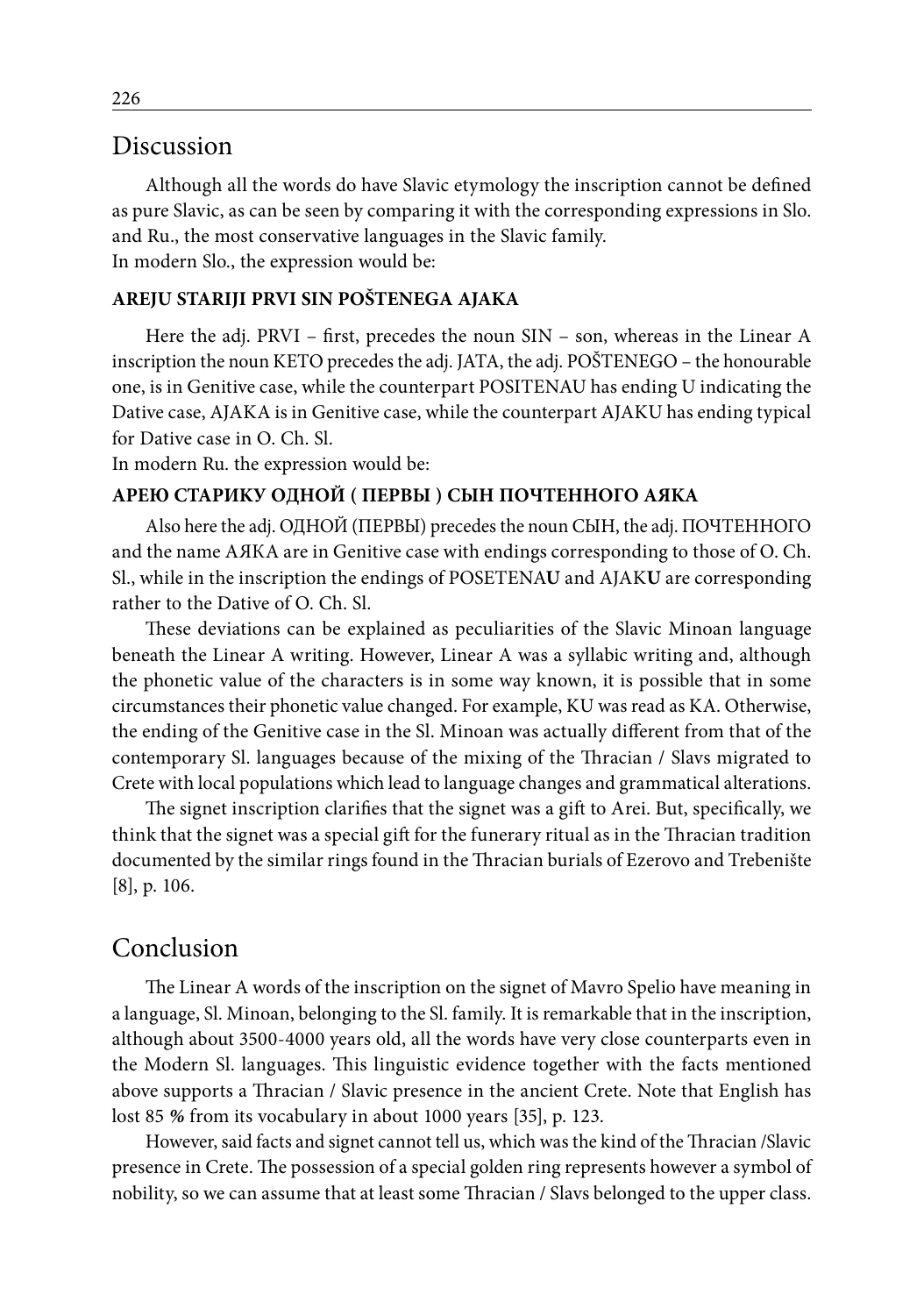Further details, at the moment, cannot be given. For example, it is unknown whether the ancient Thracian / Slavs as a whole, or in part, were members of the aristocracy, the warrior or the merchant classes. We know for sure only that, according to Strabo [36], V-2.3-4, the Minoan society was multi-ethnic in the second millennium BC.

We hope that further archaeological and more detailed and wider genetic researches will provide us with better information about the Slavic Minoans.

# Bibliography

- 1. M. Alinei, *Darwinism, traditional linguistics and the new Palaeolithic Continuity Theory of Language Evolution*, Evolutionary Epistemology, Language and Culture. A non-adaptionist, systems theoretical approach, Gonthier, Natalie; Bendegem, Jean Paul; Aerts, Diederik (Eds.), Springer, Berlin, Heidelberg, New York **2002**, pp. 121-147.
- 2. G. Tomezzoli, V. Čudinov, *The "Spada di Verona*, Proceedings of the Conference, Ancient Settlers of Central Europe, Jutro, Ljubljana, September 28. **2002**, pp. 65-73.
- 3. A. Ambrozic, G. Tomezzoli, *The "Tavola da Este" Inscription*, Proceedings of the International Workshop, Traces of European Past, Jutro, Ljubljana, **2003**, pp.132-146.
- 4. P. Serafimov, *Steinberg Inscription*, Proceedings of the Fourth International Topical Conference, Ancient Inhabitants of Europe, Jutro, Ljubljana, **2006**, pp 172-180.
- 5. P. Serafimov, *Translation of Eteocretan Epioi Inscription*, The Fifth International Topical Conference: Origin of Europeans, Jutro, Ljubljana, **2007**, pp.199-206.
- 6. A. Ambrozic, *Journey Back to the Garumna*, Cythera Press, Toronto, **2000**.
- 7. P. Serafimov, *Etymological Analysis of Thracian Toponyms and Hydronyms*, Proceedings of the Fifth International Topical Conference, Origin of Europeans, Jutro, Ljubljana, **2007**, pp. 134-154.
- 8. V. Georgiev, *Trakite i tehnija ezik*, BAN, Sofia, **1977** (В. Георгиев, *Тракиtе и tехния език*, БАН, София, **1977**).
- 9. T. Simokates cited in: G. Tsenov, *Praotechestvoto I praezika na Bulgarite,* Heliopol, Sofia, **2005** – Г. Ценов, *Праоtечесtвоtо I рrаезика на българиtе*, Хелиопол, София, **2005**.
- 10. V. Duruy, *The World of the Legendary Greece*, Leon Amiel Publ., Edition Minerva, Geneve, **1975**.
- 11. B. Hrozny, *Ancient History of Western Asia, India and Crete*, Artia, Prague **1978**.
- 12. V. Kozel'skij, *Pis'mena antičnych slavian*, Krit; Linejoe A, Kompanja Sputnik, Moskva, **2003**.
- 13. Soesbergen cited in: K.Porozanov, *Obshtestvo i darzavnost u Trakite*, BAN, Sofia, **1998** [K.Порожанов, Общество и държавност у Tраките, БАН, София, **1998**.
- 14. V. Georgiev, *Les deux langues des inscriptions Cretoises en Lineaire A*, Academi Bulgare des Sciences, Sofia, **1967**.
- 15. J. Chadwick, *Documents in Myceneans Greek*, second edition, Cambridge University Press, Cambridge, **1973**.
- 16. I. Duridanov, *Ezikat na Trakite,* DI Nauka i izkustvo, Sofia, **1976**; И. Дуриданв, *Eзикъt на tракиtе*, ДИ Наука и изкуство, София, **1976**.
- 17. Strabo, *Geography*, book X, Harvard University Press, London, **1995**.
- 18. Splet, *Linear B glossary*: http://www.geosites.com/kurogr/linearb.pdf.
- 19. Arnaiz-Villena, K. Dimitroski, A. Pacho, J. Moscoso, E. Gómez-Casado, C. Silvera-Redondo, P. Varela, M. Blagoevska, V. Zdravkovska, J. Martın, HLA genes in Macedonians and the sub-Saharan origin of the Greeks, *Tissue Antigens* **2001**, *57*, 118–127- http://www.makedonika.org/ processpaid.aspcontentid *=* ti.2001.pdf.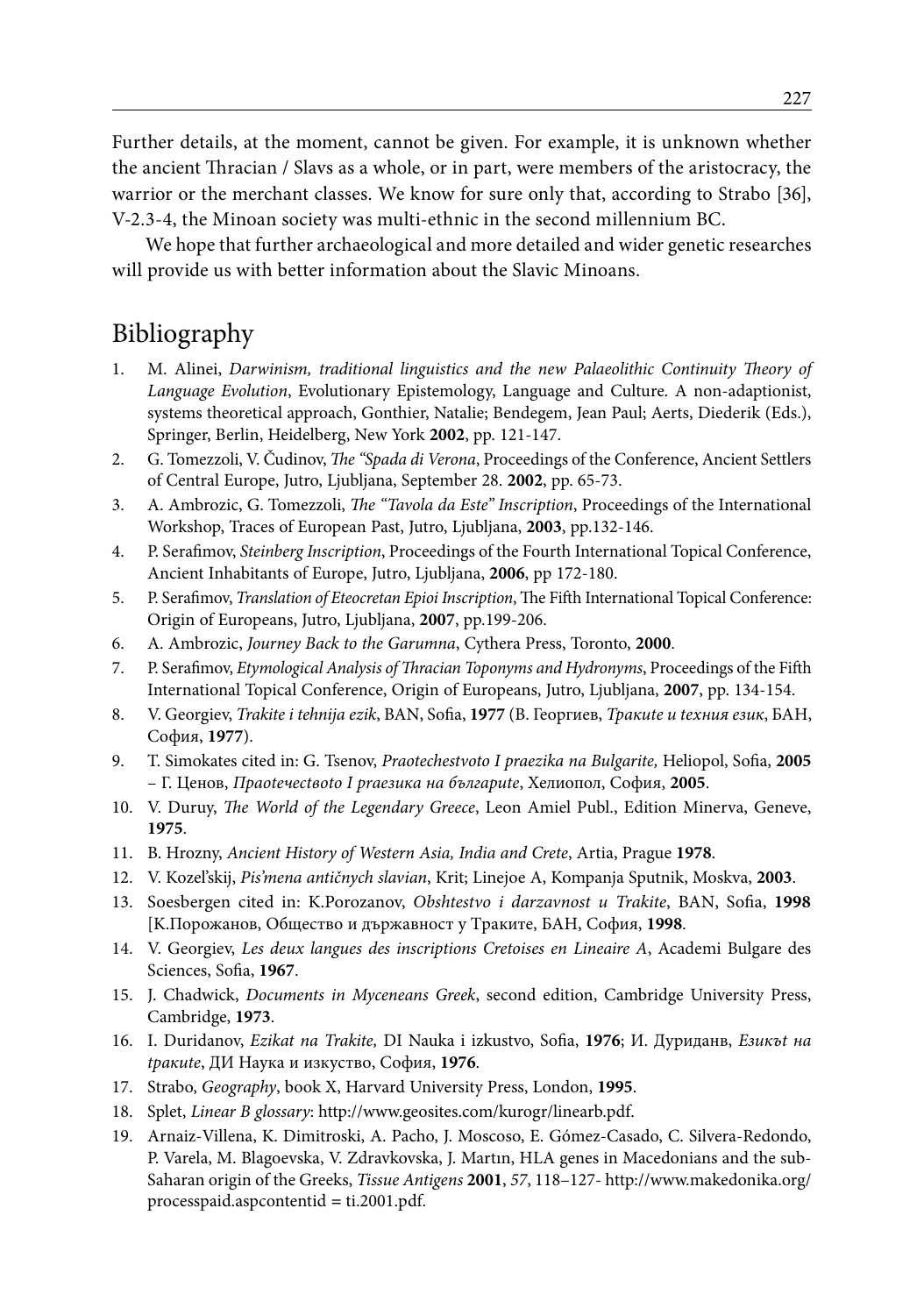- 20. L. Martinez, P. A. Underhill, L. A. Zhivotovsky, T. Gayden, N. K. Moschonas, C. E. T. Chow, S. Conti, E. Mamolini, L. L. Cavali-Sforza, R. J. Herrera R, **2007**. Palaeolithic Y-haplogroup heritage predominates in a Cretan higland plateau, *Eur. J. Hum. Gen.* 15: 485–493
- 21. L. D. Roper, **2008**, *Y-Chromosome Bialletic Haplogroups*, http://www.roperld.com/ YBiallelicHaplogroups.htm.
- 22. M. Perićić, L. Barać Lauc, I. Martinović Klarić, S. Rootsi, B. Janićijević, I. Rudan, R. Terzić, I. Čolak, A. Kvesić, D. Popović, A. Šijački, I. Behluli, D. Đorđević, L. Efremovska, Đ. D. Bajec, B. D. Stefanović, R. Villems, P. Rudan, **2005**. *High-Resolution Phylogenetic Analysis of Southeastern Europe Traces Major Episodes of Paternal Gene Flow Among Slavic Populations*, http://mbe. oxfordjournals, org/cgi/content/full/22/10/1964.
- 23. M. Alinei, 1996, **2000**, *Origini delle lingue d'Europa*, Il Mulino, Bologna; cf. also M. Alinei, **2009**, *The Paleolithy Continuity Theory on Indo-European Origins: An Introduction*, http://www. continuitas. com/intro.html.
- 24. J. Skulj, J. C. Sharda, *Indo-Aryan and Slavic affinities*, Zbornik prve mednarodne konference, Veneti v etnogenezi srednjeevropskega prebivalstva (Proceedings of the first international topical conference, The Veneti within the Ethnogenesis of the Central-European Population), Jutro, Ljubljana **2002**, 112-121, http://www.korenine.si/zborniki/zbornik01/htm/skulj\_indo.htm.
- 25. J. Skulj, *Genetske raziskave in njihov pomen za preučevanje Venetov*. Zbornik posveta Praprebivalstvo na tleh Srednje Evrope (Proceedings of the conference Ancient settlers of Central Europe), Jutro, Ljubljana **2003**, 31-39, http://www.korenine.si/zborniki/zbornik02/skulj02.htm.
- 26. J. Skulj, J. C. Sharda, S. Sonina, P. Jandaček, *Linguistic and genetic correspondences between Slavs and Indians (Indo-Aryans) provide insights into their pre-history*. Zbornik mednarodnega posveta Sledovi evropske preteklosti (Proceedings of the international workshop Traces of European past), Jutro, Ljubljana **2004**, 43-73, http://www.korenine.si/zborniki/zbornik03/skulj\_relationship.htm.
- 27. J. Skulj, J. C. Sharda, R. Narale, S. Sonina, 'Lexical Self –Dating' Evidence for a Common Agro-Pastoral Origin of Sanskrit 'Gopati', 'Gospati' and Slavic 'Gospod', 'Gospodin', (meaning Lord/ Master/Gentleman) more than 8,000 Years Ago, *Vedic Science*, **2006**, 8 (1), 5-24; cf.: *Proceedings of the Fourth International Topical Conference Ancient Inhabitants of Europe*, Jutro, Ljubljana **2006**, 40-58, http://www.korenine.si/zborniki/zbornik06/skulj\_sanskrt06.pdf.
- 28. J. Skulj, *Y-Chromosome frequencies and the implications on the theories relating to the origin and settlement of Finno-Ugric, proto-Hungarian and Slavic populations*, Zbornik pete mednarodne konference Izvor Evropejcev, Proceedings of the fifth international topical conference Origin of Europeans, Jutro, Ljubljana **2007**, 27-42, http://www.korenine.si/zborniki/zbornik07/skulj07. pdf.
- 29. Evans, *Scripta Minoa II, The written documents of Minoan Cretan with special reference to the archive of Knossos*, Vol. II, Oxford, Clarendon Press, **1952**.
- 30. Linear A, *Inscriptions in the Minoan Linear script of class A*, edited by W.C. Brice from the notes of Sir. A. Evans and Sir J. Myres, Oxford University Press, London, **1961**.
- 31. D. Packard, *Minoan Linear A,* University of California Press, Berkeley/Los Angeles/ London, **1974**.
- 32. F. C. Woudhuizen, *The Earliest Cretan Scripts*, Innsbrucker Beiträge zur Kulturwissen-schaft, **2006**.
- 33. C. Consani, *Testi Minoici Trascritti, con interpretazione e glossario*, Incunabula Graeca 100, CNR Istituto per gli Studi Micenei ed Egeo-Anatolici, **1999**.
- 34. J. N. Adams, M. Janse, S. Swain, *Bilinguism in Ancient Society*, Language Contact and the Written Word, Oxford University Press, **2002**.
- 35. V. Stevenson et al., *Time-Life books*, BV, V.O. F. Peters en Ellenbroek, Amsterdam, **1998**.
- 36. Strabo, *Geography*, Book V, Harvard University Press, London, **1995**.